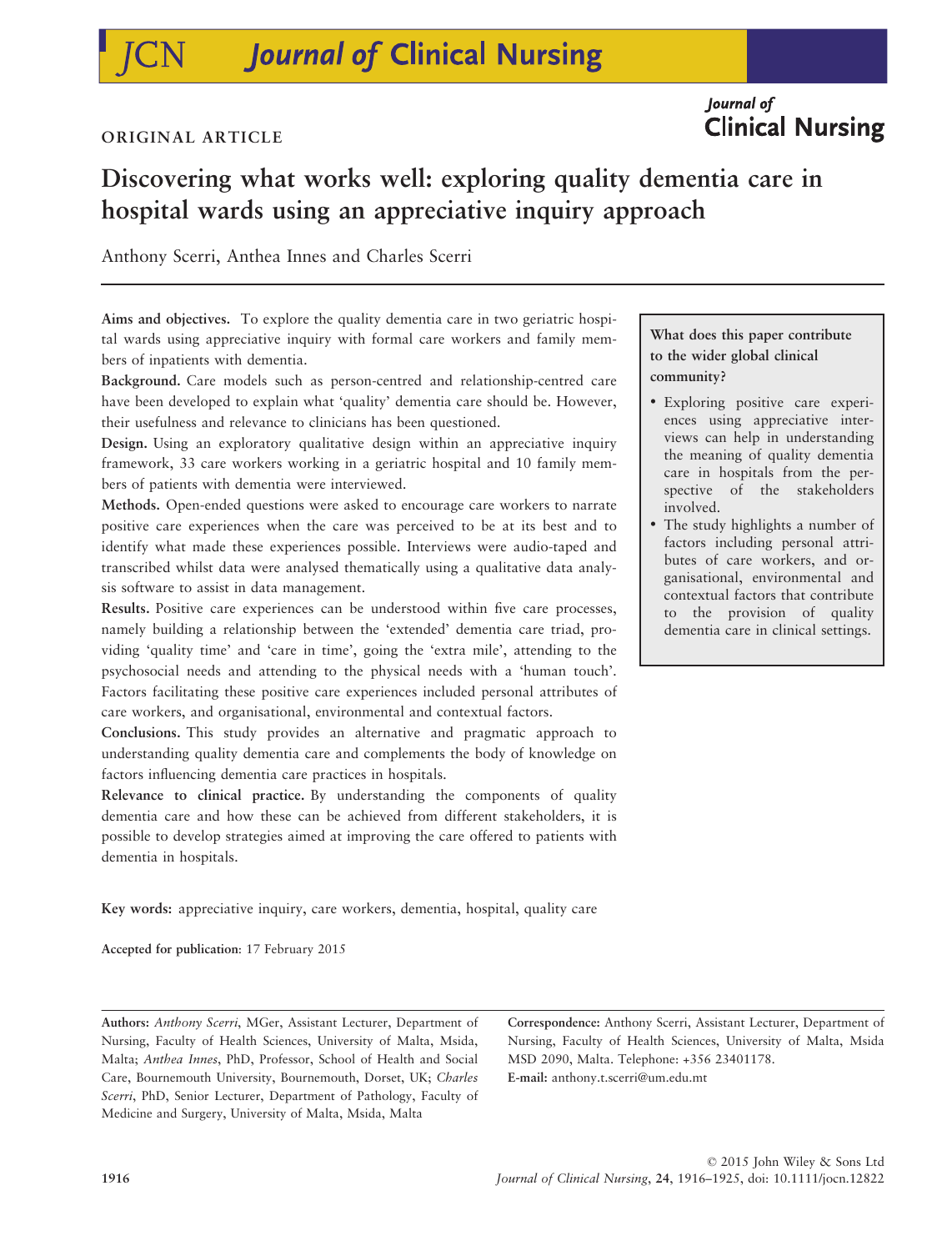## Introduction

As a result of population ageing, the prevalence of patients with dementia is expected to increase worldwide to an estimated 756 million in 2030, and 1355 million in 2050 (Alzheimer's Disease International 2013). Due to different comorbid conditions, these individuals may require the need for referral and admission to a hospital setting. However, there is evidence that the quality of care of patients with dementia in hospital settings is far from optimal (Zekry et al. 2009) and can be very challenging for staff (Clissett et al. 2013a). Understanding what quality care is to patients with dementia in hospital environments can be the first step in identifying ways in developing strategies to achieve it.

## Background

Person-centred care (PCC) is a recurring approach discussed in relation to the provision of quality dementia care (Brooker 2004, Edvardsson et al. 2008). PCC has been referred to as the 'new culture' of dementia care that has put the living experience of the person with dementia into perspective (Kitwood 1997). The application of the PCC principles has also been advocated in clinical guidelines on dementia care (e.g. National Collaborating Centre for Mental Health (UK) 2007) and in numerous national dementia strategies such as the 'Living Well with Dementia: A National Dementia Strategy' (Department of Health 2009), and in the National Dementia Strategy, Malta 2015-2023 (Scerri 2014).

Despite the frequent use of the term 'PCC' in policy documents, there is no consensus or agreement on its definition or what components need to be present in delivering quality dementia care (Edvardsson et al. 2008, Brooker 2004). Brooker (2006) argued that PCC can be perceived as a value base, a set of techniques for working with individuals with dementia (IWD), or as a synonym for individualised care and consists of four main elements, namely valuing patients with dementia and those who care for them (V), treating people as individuals (I), looking at the world from the perspective of the person with dementia (P) and providing a positive social environment in which IWD can experience relative well-being (S). Edvardsson et al. (2008, p. 363) defined person-centred care for people with severe AD as 'supporting the rights, values and beliefs of the patients with dementia, involving them and providing unconditional positive regard, entering their world and assuming that there is meaning in all behaviour ... maximizing each person's potential and sharing decisions'.

Dewing (2008) suggested that PCC needs to be further understood and more evidence is needed to show its usefulness in clinical practice. Similarly, O'Connor et al. (2007) argued that further research is needed to understand the complex interactions between patients with dementia and formal and informal carers who seek to sustain personhood. This has encouraged researchers to look for a more inclusive vision of care that is more relationship-centred (Nolan et al. 2004).

The development of different definitions and frameworks on quality dementia care could have further confused clinicians who seem reluctant to adopt them in clinical practice as these are not perceived as useful (Dewing 2008). This has led to 'tension, if not conflict, between how the practice could be and how it seems to be' (Dewing 2008, p. 43). Nevertheless, McCormack (2004) argued that care workers, instead of trying to reach an ideal of person centeredness, need to strive for a constant state of becoming more person centred in their practice.

A different perspective in describing quality dementia care was put forward by Edvardsson et al. (2010), who explored the content of PCC as experienced by various stakeholders. According to the authors, IWD and family caregivers characterise PCC when care workers in residential care seek to promote a continuity of self and normality when they know the IWD, welcome the family, provide a personalised environment and promote flexibility and continuity.

Using Kitwood's five dimensions of personhood as an a priori framework, Clissett et al. (2013b) investigated whether hospital care for patients with dementia was really person-centred. By exploring the experiences of patients with dementia, family carers and co-patients (patients sharing the ward with people with mental health problems) during hospitalisation, the study reported that there were numerous missed opportunities by healthcare professionals to work within Kitwood's model of person-centred care. The authors concluded that this could be due to inability by care workers to understand this concept and the different interpretations given by different healthcare professionals.

Therefore, the aim of this study was to explore quality dementia care from the point of view of formal care workers and family members of inpatients with dementia by asking them to remember and narrate the most positive care experiences in relation to caring for patients with dementia in hospital. Factors that led to these positive experiences were also sought.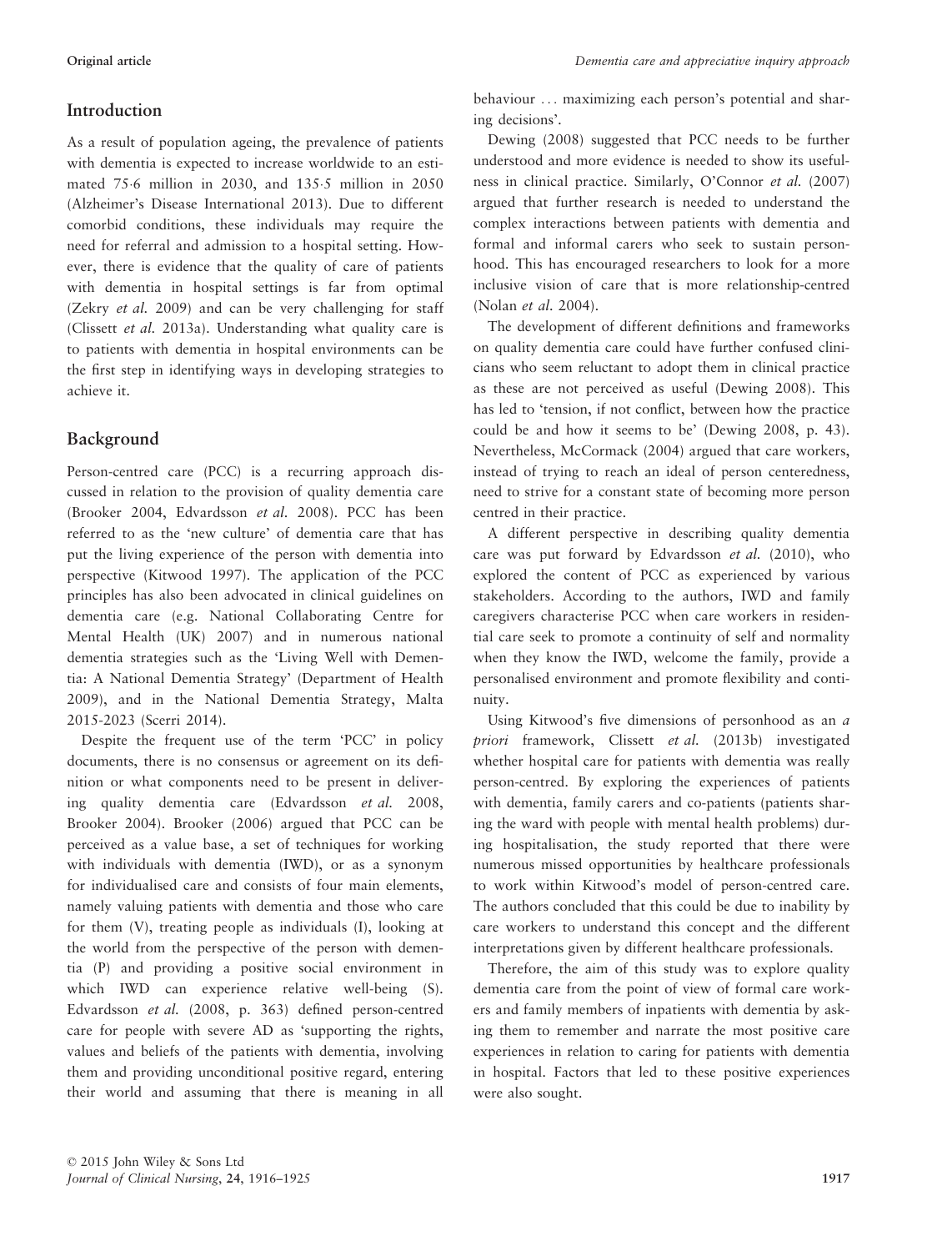## Methods

#### Design

This study is framed within an organisational development approach known as appreciative inquiry (AI). Cooperrider and Srivastva (1987) have defined AI as a form of action research that attempts to create new theories, ideas or images that aid in the developmental change of a system. Bushe (2011, p. 87) refers to AI as 'one of the first post-Lewenian Organisation Development methods', whilst Cooperrider and Srivastva (1987) present AI as an alternative approach to conventional action research. In fact, AI has been used in various contexts both as an approach to research (Reed 2007) and as an organisational development method for transformative change (Watkins et al. 2011).

Used as a change management tool, AI process uses a 4D cycle of discovery, dreaming, designing and destiny (Cooperrider & Srivastva 1987, Reed 2007). This exploratory study used an adaptation of the discovery phase as described by Michael (2005), during which care workers and family members of patients with dementia were interviewed using appreciative questions (Table 1) to discover the most vital and alive moments and stories in relation to caring for patients with dementia in a Maltese hospital for older persons. Exploring these positive care experiences could help in better understanding quality dementia care and what contributes to making these experiences possible.

Besides a single acute hospital, Malta boasts a number of ancillary hospital services specialised in oncological, mental health and geriatric rehabilitative care with the latter being the setting used in this study. Individuals admitted for acute care requiring further inpatient treatment are transferred to the rehabilitation hospital with the aim of restoring function and reintegrate them back to society. Latest data show that less than half of the admitted individuals were discharged back to society with a remaining quarter admitted to residential or nursing homes (Annual Report 2012), denoting that the majority were frail older persons. Similar to previous data (Zekry et al. 2008), a significant number of admissions to rehabilitation services were made up of individuals with cognitive difficulties.

Specialised training and knowledge on dementia management and care among staff participating in the study was lacking with the only in-house training on patient-centred dementia care organised and provided by the consultant geriatrician in charge. Whilst a limited number of healthcare professionals attended information workshops on dementia in preparation for the drafting of the National Dementia Strategy for Malta, the high staff turnover, shortage in nursing professionals and the use of care workers from private agencies makes it difficult to develop an effective trained workforce.

#### Data collection

A purposive sample of all full-time caring staff (including nurses, nursing aids, paramedics and their aids) working on day duty in the two geriatric rehabilitation wards was taken. The sample size was determined from data saturation at which point no new information of significance obtained for ongoing thematic analysis (Lincoln & Guba 1985). Interviews were carried out with 33 care workers and 10 family members. These were audio-taped and transcribed whilst field coding was used mainly to collect demographic data. Any verification and correction of the language-translated text (from Maltese to English) was carried out by a professional translator.

Table 1 Questions asked to care workers and family members of inpatients with dementia

| Questions asked to care workers                                                                                                                       | Questions asked to family members of inpatients with dementia                                                                            |
|-------------------------------------------------------------------------------------------------------------------------------------------------------|------------------------------------------------------------------------------------------------------------------------------------------|
| Can you tell me an experience/s when you felt really satisfied with<br>the care being given to a person or patients with dementia in<br>the hospital? | Can you tell me of an experience when you felt satisfied with the<br>care given to your relative who is being cared for in the hospital? |
| What helped in making this experience/s possible?                                                                                                     | What qualities did you notice in the Care workers working in this<br>hospital during this experience?                                    |
| What personal qualities do you feel were required in this circumstance<br>to provide this type of care?                                               | Imagine the hospital Care workers treating patients with dementia<br>in the best care possible. What would this care be?                 |
| What resources do you feel were required in this circumstance to<br>provide this type of care?                                                        | How do you think, this can become a reality?                                                                                             |
| What did you notice the patient with dementia has that you were<br>not aware of before this experience/s?                                             |                                                                                                                                          |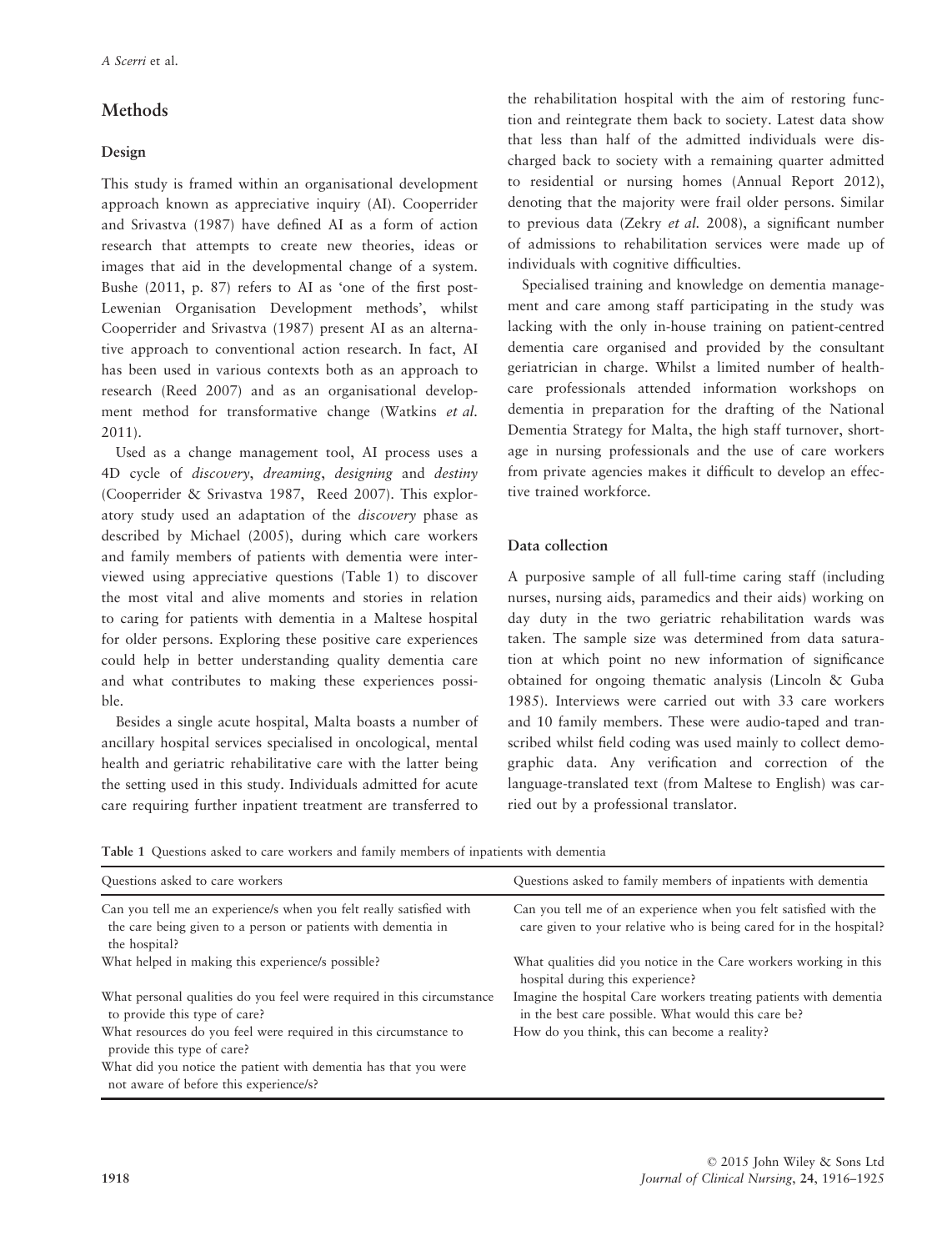### Data analysis

Miles et al.'s (2014) three phases of data condensing, data display and drawing conclusions were followed. Data condensation was achieved following the reviewing of staff and relatives' experiences, coding sections of the narratives into initial themes and eventually generating categories to group these themes into nodes. Data display was used to analyse whether there was a difference between the themes as obtained from staff and those obtained from relatives. Following the selection of the final nodes, conclusions were drawn and verified with the narratives and relevant literature. A computer-assisted qualitative data analysis software program (NVIVO, version 10 QSR International, Victoria, Australia) was used to assist in coding, organising, clustering, identifying and comparing themes.

#### Ethical considerations

An information sheet was provided to potential participants to enable them to give informed consent prior to their agreement to participate in the study. On consenting, participants were asked to sign a declaration. Ethical approval was obtained from the University Research Ethics Committee (UREC) of the University of Malta. Permission was also given from the Research Committee of the participating hospital and from the consultant geriatricians responsible for the respective wards.

## Results & discussion

#### Participants

Thirty-three care workers, just under half of the total population ( $n = 68$ ) of those working full time in the two study wards, agreed to participate in the interviews. Staff interviews took an average of 15 minutes (range: 5–41 minutes). Interviews with relatives took slightly longer with a mean time of 25 minutes per interview. One-quarter of the care workers ( $n = 8$ ) interviewed were males. Table 2 shows the distribution of participating care workers according to their occupation, categorised into three main groups.

Family members of inpatients residing in the two wards between January–February 2014 were recruited following contact by the nursing officer of the respective wards. All of the family members consisted of the main carer as identified in the patients' records. The relationship of the family members was as follows: seven were the son, one was the niece, one was the daughter, and one was the wife of the patient with dementia.

Table 2 Care workers interviewed according to their occupation

| Occupation – categorised as                                                                            | No. of care<br>workers |
|--------------------------------------------------------------------------------------------------------|------------------------|
| Qualified nursing staff (charge nurses and nurses)                                                     | 16                     |
| Nursing aides and clerks                                                                               | 9                      |
| Healthcare professionals and their aides<br>(occupational therapists, pharmacists,                     | 8                      |
| physiotherapists, speech language pathologists,<br>physiotherapy aides,<br>occupational therapy aides) |                        |

#### Quality dementia care experiences

All healthcare professionals and family members participating in the study identified experiences where they felt satisfied with the level of care provided to patients with dementia. Most of the hospital workers mentioned experiences that focused on caring for the psychosocial needs, in particular to patients exhibiting behavioural and psychological symptoms. By exploring these experiences, care interactions were thematically categorised into five care processes, namely building a relationship between the 'extended' dementia care triad; providing 'quality time' and 'care in time'; going the 'extra mile'; attending to the psychosocial needs; and attending to the physical needs with a 'human touch'.

## Building a relationship between the 'extended' dementia care triad

To better understand the patient's behaviour, care workers stressed the need to get to know the patient. In fact, at the centre of experienced quality dementia care practices was the relationship between the patient with dementia, care workers and family members; also referred to as the dementia care triad (Adams & Gardiner 2005). Interestingly, this relationship was experienced by nine care workers on noticing how patients, after a while, 'got used to them' and remembered their face or the carer's name:

Care worker (S18): Yes it makes a difference because he got used to us. He recognises us and his face shows that he recognises you.

Building a relationship was achieved when care workers used appropriate communication strategies such are distraction and validation. In line with the VIPS framework (Brooker 2006), care workers also mentioned experiences when they attempted to understand the meaning behind the patient's behaviour, especially in the presence of communication difficulties:

Care worker (S33) [talking about other care workers]: Mostly I appreciate when there are instances when clients with dementia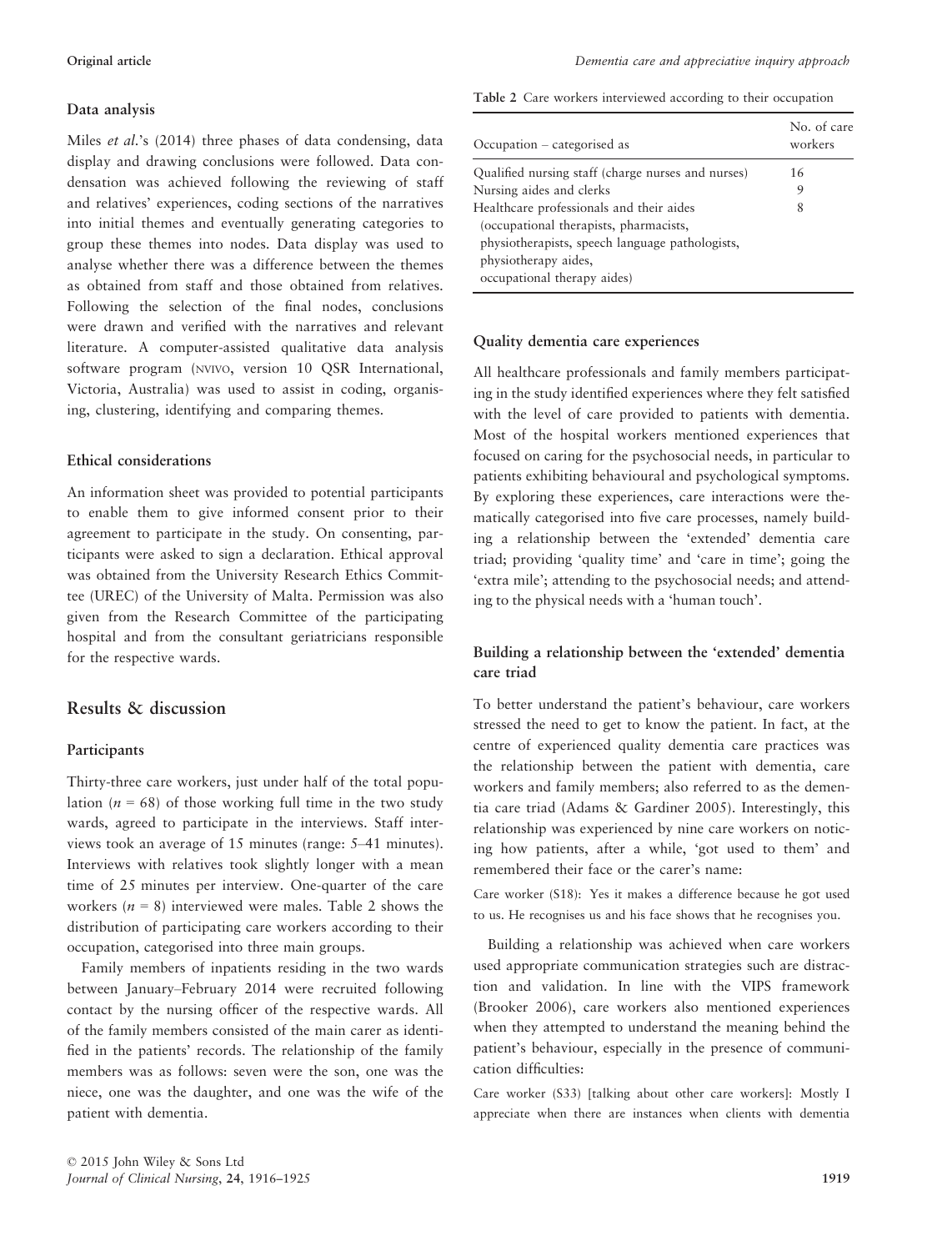and the carers of patients with dementia, the staff here give notice to the expressive communication of patients with dementia. Sometimes, there is some of the staff who is actually able to turn communication which is not in context, into something meaningful, something which can actually change the behaviour of the patient [for example a patient] who is initially aggressive, verbally aggressive ...

Other communication skills adopted by hospital workers included using the patient's own language, genuine listening (listening skills rather than hearing), using a calm, lowtone, gentle voice, talking to them slowly and clearly, maintaining eye contact and sitting at eye level, using nonverbal communication skills (a smile, or touch when the patient enjoys it such as holding their hands) and probing when patients were difficult to understand verbally. This indicated that care workers were aware of communication strategies that maintain personhood (Savundranayagam et al. 2007).

Building a relationship between staff and family members was also perceived as important in attaining these positive experiences. Care workers acknowledged the role of family members as a source of information and assistance in regaining the patient's previous loss of function. This line of communication, however, needs to happen both ways. Thus, whilst care workers acknowledged the level of knowledge that family members have regarding their relatives with dementia, half of the family members appreciated when direct feedback about their loved ones during their stay in hospital was provided to them. Similar to other studies (Clissett et al. 2013b), this enabled relatives to feel in control of what is happening during hospitalisation:

Relative (R9): Even when you ask them anything they do not answer you just to get rid of you ... they answer what you have been asking for ... I think that one of the things that help is that they give you regular updates ... you do not need to ask yourself ... Because at times you ask the things that mostly concerns you ... you will be biased on one thing ... you are not seeing the situation as whole ... on the other hand they [care workers] can give a report of the whole situation ... if you do not know what to ask for you do not ask about them ... I think it helps

Both family members and care workers identified two other agents that can directly influence this care interaction, namely other inpatients (in particular those with no cognitive difficulties) and other colleagues. These can have either a positive or negative impact on the care experience.

The influence of other patients:

Relative (R6): Before she was in a 4-bedded [room] and there she was more able to socialise, do you understand ... and where she is now, she is with another person but there is no contact with her as either she is hard of hearing ... so she is isolated and for my point of view it is worse.

Researcher: So maybe the fact that she is included with other patients?

Relative: Yes, that helps her a lot, a lot ...

The influence of other colleagues:

Care worker (S3): This lady was always asking for her gold. So, one of the nursing aids actually brought some old costume jewellery from home; which was great! Now this poor lady with dementia her eyes lit up, she was fine, she was dressed up, she was going around with her jewellery on. The only problem we had was the three ladies in the same room with her then got jealous because they wanted jewellery as well. But in fact that actually prompted all the care workers putting their thinking caps on to the point that I had five or six people coming in having cleared up all their costume jewellery boxes and we ended up giving each of these elderly ladies some costume jewelleries. And we had actually four happy ladies then. One person's act of kindness had a synergistic effect.

In view of this, quality dementia care seems to be based on an 'extended' dementia care triad or triangle of care (Adams & Gardiner 2005) consisting of the continuous interactions between patients with dementia, hospital care workers, family carers and other patients/colleagues as indicated in Fig. 1.

#### Providing 'quality time' and care 'in time'

Results from the interviews with staff denoted that positive experiences could only be possible if staff engaged with



Figure 1 An 'extended' dementia care triad.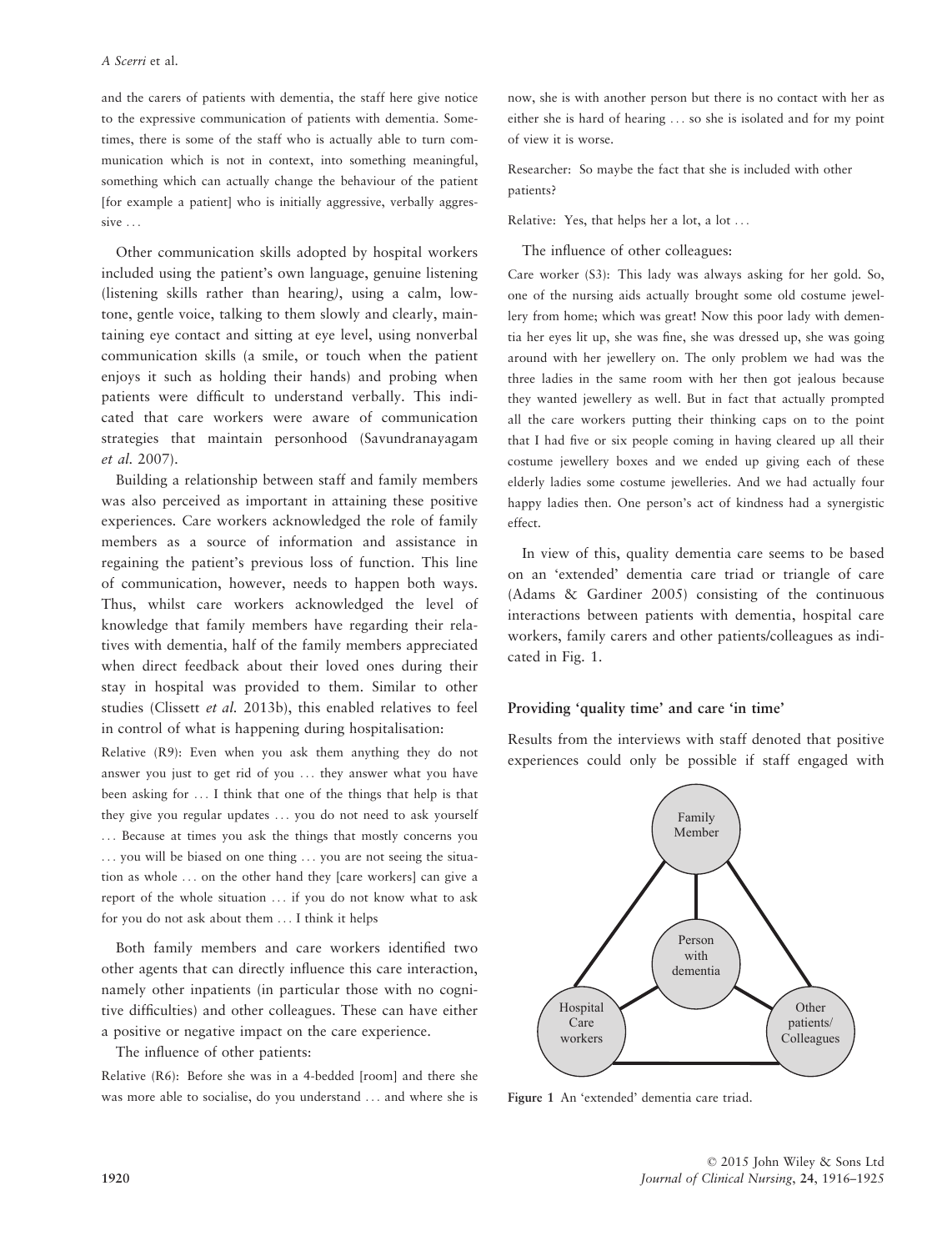dementia patients by spending some time out of their busy schedule to get to know them better. According to a number of care workers, this does not mean solely spending time next to the patient, but engaging with the patient and showing genuine interest. This has been referred to by two members of staff as the provision of 'quality time' that sustains this relationship through the use of appropriate communication skills. This is congruent with other studies where quality dementia care was observed to be related to nursing staff giving sufficient time to residents in care homes (Van Beek & Gerritsen 2010) and is related to flexible time cultures (Egede-Nissen et al. 2013).

Five family members identified quality dementia care to be more associated with providing care 'in time' rather than being related to the quality of the time given. This 'immediacy', especially in the provision of physical needs, was greatly supported by family members who considered this approach as an important component of quality dementia care:

Relative (R2): ... He [the patient] stayed 11 or 12 days in the acute hospital ... He never emptied bowels during those days. When he came here, they tried everything. Twelve days not opening bowels!

Researcher: And they did something here?

Relative (R2): Yes ... immediately ... immediately ... until he is regular now.

#### Going the 'extra mile'

Although family members appreciated that care is provided in time and when required, hospital staff felt that positive experiences with dementia patients can be achieved if they went the 'extra mile'; when they adopted initiatives or carried out actions that were not part of the normal care routine or that fall within their job description. One particular episode, mentioned by a number of nurses, described how staff attempted to promote the well-being of one particular patient by bringing her clothes and costume jewellery from home. In another episode, a nurse described how she noticed a care worker who brought stewed apples from home out of her own accord to give it to one of the patients in her care.

The necessity to go beyond the routine work duties was also referred to by other healthcare professionals who felt that although some patients do not require their expertise, they still believed that they could make a difference in the patient's general well-being:

Care worker (S33): Not just as part of a chore or duties [but] as part of being really interested in the patients needs ... Going out of your way, going out of your duty ... because sometimes I go to patients who do not need a speech therapist ... but if they ask for something I go out of my way.

Care worker (S32): I was thinking about this particular patient who did not need physiotherapy because he was here for respite care. He used to turn to all the staff to ask questions ... So every time I used to engage in a conversation with him and try to first calm him and reassure him because he was panicking and living in a situation as if it is real for him.

## Meeting the psychological and physical needs of the patients with a 'human touch'

Care workers referred to numerous strategies used in an attempt to meet the patients' psychological needs. The one mostly adopted was that of engaging patients in a meaningful activity. Some of the activities described were spontaneous, whilst others were more organised.

Besides occupation, a number of staff members were able to identify the patients' need for inclusion. Interestingly, they referred to the fact that they enjoyed sitting next to dementia patients in the nursing station as this facilitated a working collaboration between the patient and the other members of the team:

Care worker (S2): When patients sit in the nursing station it also includes other people. Non-paramedics, for example like the ward clerk, become part of the team.

Providing a relaxed, safe and comfortable environment was highlighted by both care workers and family members. The latter particularly appreciated the focus given to maintaining physical comfort (for example through proper positioning), whereas care workers thought they are contributing positively when they provided psychological comfort by allaying the patient's fears and reassuring them especially when they are agitated or anxious. A relative referred to this attribute as having 'a human touch':

Relative (R4): The way not only how they lay him on the mattress, but the way they are taking care of him. The fact that they lay him down every day with a certain amount, how do you say it, human touch. I happened to also come over when they are feeding them [the patients]...not only as if they are doing only their job ... but there is certain dedication.

Similar to other studies (Edvardsson et al. 2010), staff mentioned approaches with which they managed to maintain 'normality' and the patient's identity. Care workers sought to celebrate these occasions through their positive comments resulting in an enhanced patient's self-esteem: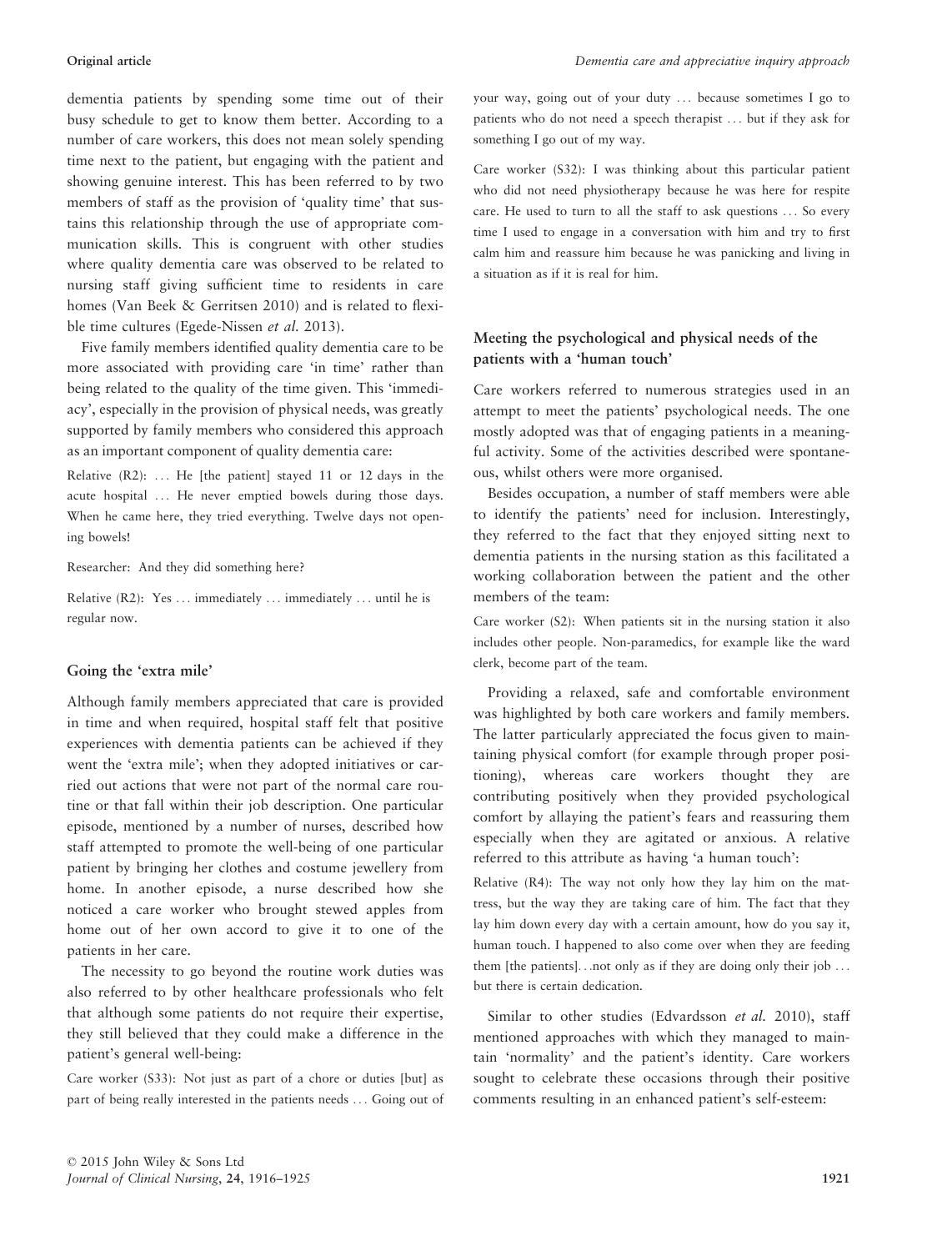#### A Scerri et al.

Care worker (S3) referring to the lady who was wearing jewellery brought by other care workers]: She used to remember about them...and the fact that at times the physiotherapist would come in her room and would tell her ... You look nice' and we used to match [the jewellery] with the clothes she wears and the fact that someone used to go and tell her 'You really look well!' or 'Look how nice those earrings look on you...they are not the same as yesterday's'. She used to enjoy [these comments] so much.

#### Factors contributing towards positive care experiences

Interviewees were asked to identify what made the observed positive care experiences possible. These factors were thematically categorised into four main subthemes: personal attributes of care workers, organisational factors, the physical environmental and contextual factors.

#### Personal attributes of care workers

Both participating staff and the family members identified a number of personal attributes that are required to successfully achieve a working relationship with patients with dementia and make the interaction a positive one. Patience was identified as an essential trait when caring for dementia patients especially in those exhibiting behavioural and psychological symptoms or frequent word repetition. Remaining calm was considered as important approach although both family and staff members acknowledged that it is not always easy:

Relative (R2): I cannot say that they should have more patience because if they are with one [patient] that is one thing, but if you have all these patients, it is difficult to stay with him only; but overall they take quality care of them.

#### Organisational factors

For both staff and family members, organisational factors play a major role in contributing towards making the hospital experience a positive one, such as the need of adequate staffing levels. Family members sympathised and sometimes excused nursing staff due to their heavy workload especially when caring for physically dependent patients. This is in line with a report published by the Royal College of Nursing highlighting the fact that healthcare professionals with high workloads and low staffing levels contributed to the poor quality dementia care in hospital settings (Dean 2011).

Three family members indicated that avoiding staff rotation considerably helps patients and family members to get to know dementia patients well, thus helping in building a meaningful relationship. They were particularly concerned with the recruitment of 'bank' nurses/carers from contracting agencies and relievers whom they felt they may not have received adequate training.

Staff development was perceived as an essential prerequisite in providing quality dementia care. The ongoing training, not only specific to dementia but also focusing on 'what the persons are experiencing', was essential according to one relative. Moreover, family members indicated that staff needs to be 'aware' that some of the patients have dementia even though they may have been admitted to the ward as a result of other medical conditions.

#### Physical environment

Interviewees referred to the need of a homely, safe, clean and relaxed environment that caters for the specific needs of patients with dementia. Both family and staff members acknowledged that much needs to be done for the hospital to take into consideration the needs of patients with dementia:

Care worker (S28): I think the first resource is the infrastructure of the place ... To be more dementia friendly ... there are things that are dementia friendly but it could be done better ... for example, better labelling, standardisation of all the wards...

Relative (R5): Maybe certain signs for example, near the bathroom ... If they are colour coded ... it is not dementia tailored ... Maybe certain pictures of villages of the past or parishes from different parts of Malta

Interestingly, some of the environmental changes described by the participants were not expensive to implement. These suggestions were categorised into 'no cost/minimal cost' and 'moderately/highly expensive' to implement (Table 3). A number of suggestions, especially those indicated by the staff, require more attitudinal/procedural changes as denoted by two members of staff who argued that there is no need of particular resources other than a positive disposition when requested to identify what resources were required to achieve a positive caring experience:

Care worker (S4): I think that it has to come from you. I don't think that you need any resources, to remain calm or to be caring.

#### Managing resources

Similar to other studies (Lintern et al. 2000, Jeon et al. 2011), effective management support was perceived by the interviewees as central in both developing human resources and enhancing the physical environment. This was facilitated by building collaborative interdisciplinary teams. Management support was particularly important especially when introducing new activities: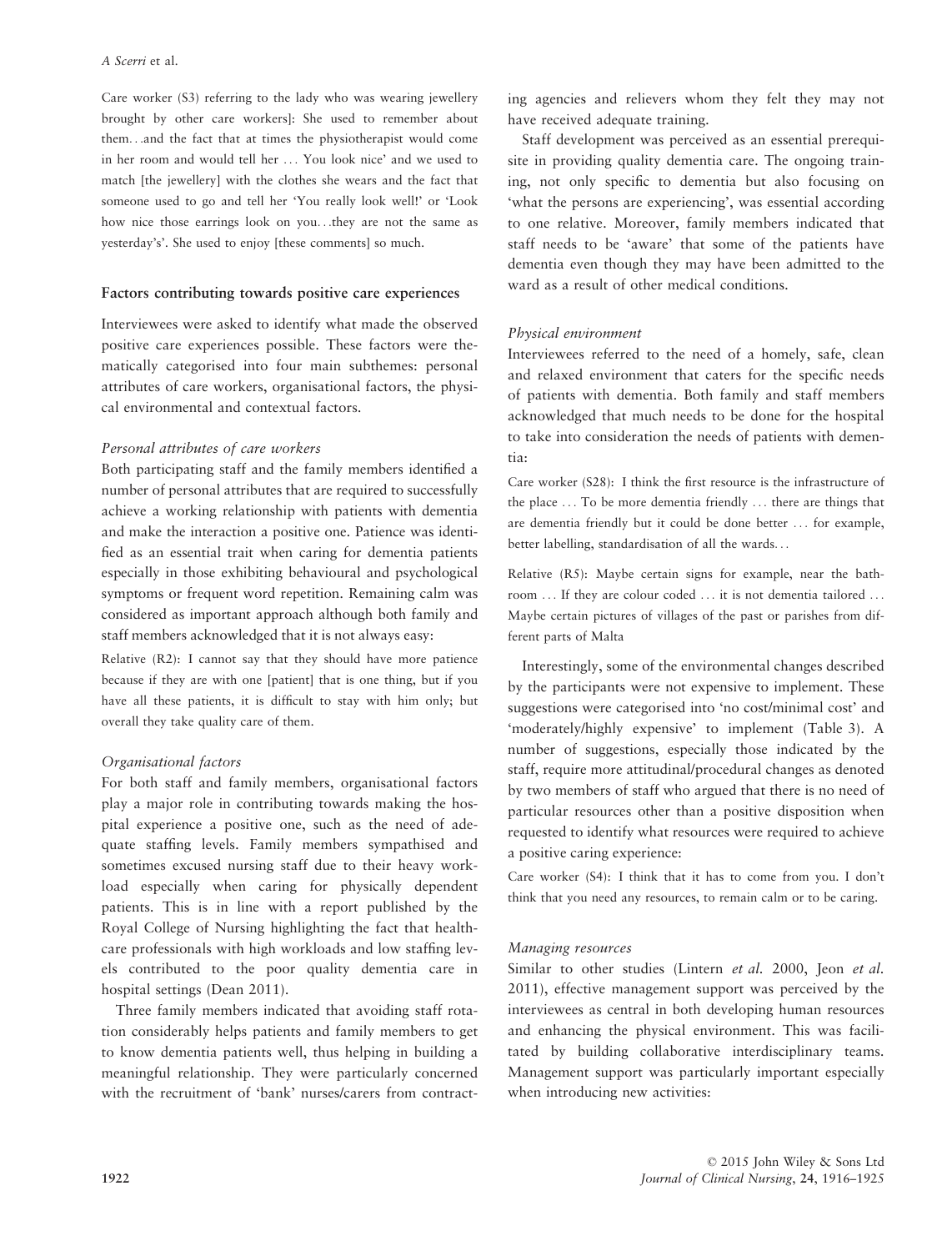|  |  |  |  |  |  |  |  |  |  | Table 3 Suggestions given by the respondents to enhance the physical environment of the hospital to make it more dementia friendly |
|--|--|--|--|--|--|--|--|--|--|------------------------------------------------------------------------------------------------------------------------------------|
|--|--|--|--|--|--|--|--|--|--|------------------------------------------------------------------------------------------------------------------------------------|

| No cost/minimal cost to implement                                                                                                | Moderately /highly expensive to implement                                                            |  |  |
|----------------------------------------------------------------------------------------------------------------------------------|------------------------------------------------------------------------------------------------------|--|--|
| Adequate lightening<br>Better paintings/pictures<br>Avoiding transferring patients unnecessarily from one room to another        | More colourful (e.g. wall painting)<br>A kitchen for the family/relatives<br>Television in each room |  |  |
| Better use of the dining room                                                                                                    |                                                                                                      |  |  |
| Encouraging a quieter and more relaxed environment                                                                               |                                                                                                      |  |  |
| Bringing the patients' personal belongings next to them<br>Concentrating the patients with dementia in designated sections/wards |                                                                                                      |  |  |

Care worker (S15) [referring to the introduction of the breakfast group]: I discussed it with the management and we found an agreement that they will give us support between 800 am–930 am during the breakfast time.

In line with current evidence on leadership in dementia care (Loveday 2012), the two nursing officers mentioned that leadership skills were also important for quality dementia care in becoming an everyday reality. Particular reference was made to skills including those of not labelling staff, celebrating what goes well, giving feedback, measuring outcomes, being assertive and building an effective communication between management and staff. Moreover, certain organisational systems including hospital policies and procedures were considered by family members and care workers as important in promoting quality dementia care. These included flexible procedures (e.g. flexible visiting times for family members of patients with dementia), patient allocation practices and care workers handovers. Family members appreciated these practices whilst indicating that more of these are required. They suggested a number of changes that were necessary in making hospital procedures more flexible and person centred:

Relative (R6): For instance, tea is given on time ... Now she takes tea whenever she feels like it. And when I tell them, (they tell me), 'now at six we'll do tea' for instance.

Researcher: It's good it's available.

Relative (R6): Even if I prepare it myself, so as not to keep asking them to do it, as I used to do in the other hospital.

Researcher: You find it lacking.

Relative (R6): Of course, because she likes to peck with tea, tea is her life.t

#### Other contextual factors

According to the interviewees, positive experiences were influenced by other contextual factors such as the heterogeneity and unpredictability of behaviour in patients with dementia. This means that 'every dementia is a different experience, because all of them are different'. This variability can be due to a number of factors including different personalities, different coping strategies used by the patient and the level of disease progression. This was found to be particularly challenging for staff as in a number of occasions, they had to rebuild the relationship afresh. Moreover, considering that most of the time patients are not admitted in the hospital with dementia as the main diagnosis and having other comorbidities adds to the complexity of care, making it more challenging:

Care worker (S31): They would have been admitted with an orthopaedic condition but dementia is also there. So you still have to take care of that.

### Limitations of the study

Due to the severity of dementia progression and the presence of other comorbid conditions, it was not possible to collect direct feedback from patients with dementia. Although this could have substantially contributed in enriching the presented findings, the heterogeneity in staff occupation and the inclusion of family members provided a very diverse platform of experiences. Moreover, the results may not be transferable to other settings although these were found to be similar to those reported elsewhere (Edvardsson et al. 2010, Clissett et al. 2013b). Furthermore, care workers could have referred to the most recent experiences shared with their patients rather than the most positive ones.

## Conclusion

Studies (Zekry et al. 2009) show that dementia care in hospital settings is not optimal. However, this study reported that positive care experiences do happen and these can provide us with a means of understanding what quality dementia care is in clinical practice. The study also complements other findings highlighting the complexity of developing good quality dementia care and how this may be influenced by numerous factors including staff attri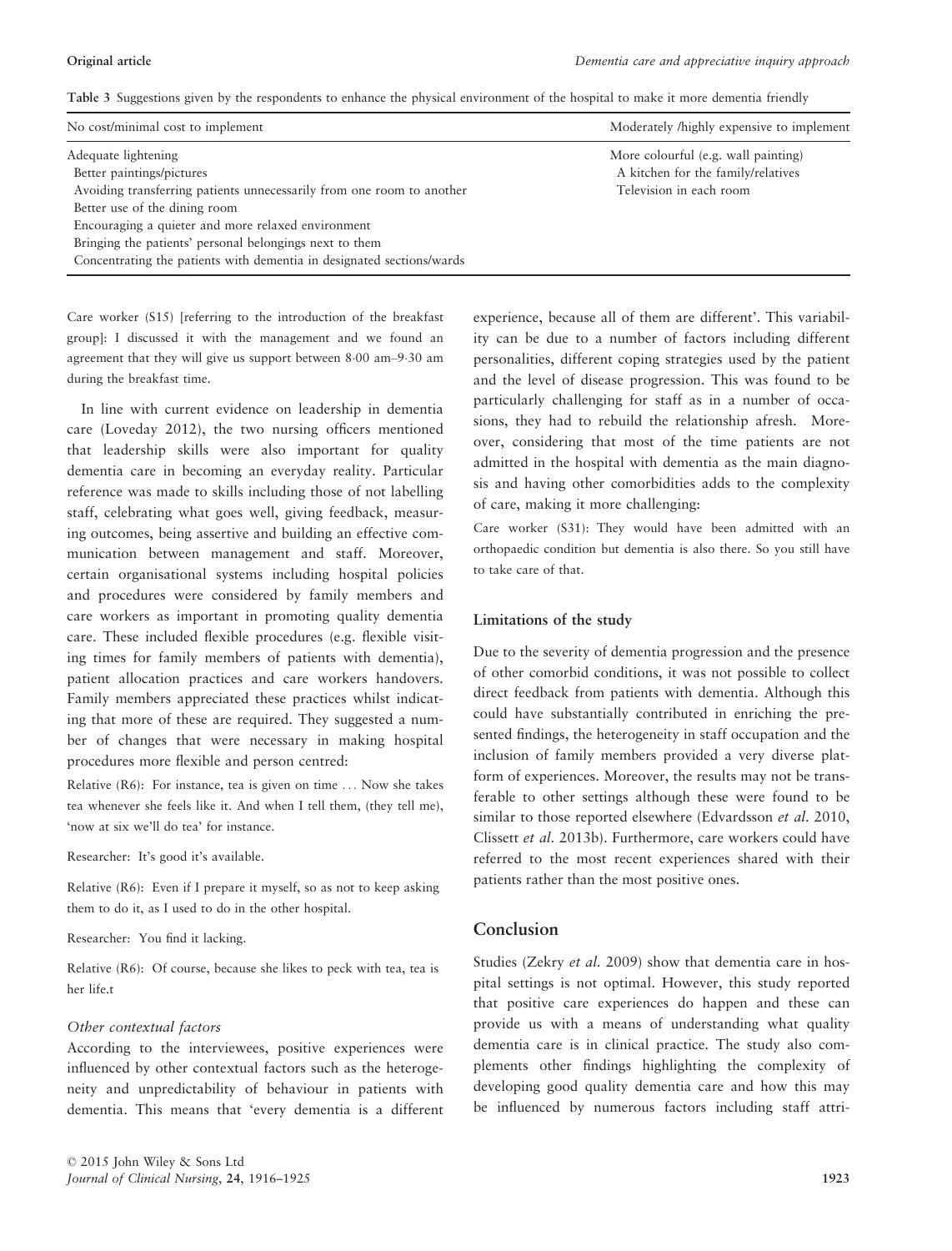butes, and organisational, environmental and contextual considerations.

Brooker (2004) emphasised that an important component of person-centred care in dementia is valuing patients with dementia and those who care for them. A learning environment that cherishes and nurtures its nursing staff in geriatric and dementia care settings has also been associated with staff retention (Chenoweth et al. 2010). Moreover, Reed (2010) argued that the appreciation of gerontological care is important in laying the foundations for positive changes to occur.

This study sought to identify the components and the factors that enhance quality dementia care by exploring positive care experiences. The findings can help in understanding the changes required to enhance the quality dementia care in hospital settings when hospital staff include these care processes in their daily care practices. Moreover, hospital management needs to consider the factors influencing the care processes such as the personal attributes of staff, and organisational, environmental and contextual factors. In this way, the quality care of dementia patients in hospital wards can be transformed to become truly person centred.

## Relevance to clinical practice

By understanding the components of quality dementia care and how these can be achieved from different stakeholders, it is possible to develop strategies aimed at improving the care offered to patients with dementia in hospitals.

## Acknowledgements

Special thanks to the staff especially the charge nurses of the wards and the relatives of the patients with dementia for accepting to participate in the study.

## Disclosure

The authors have confirmed that all authors (AS,AI & CS) meet the ICMJE criteria for authorship credit ([www.icmje.](www.icmje.org/ethical_1author.html) [org/ethical\\_1author.html](www.icmje.org/ethical_1author.html)), as follows: (1) substantial contributions to conception and design, acquisition of data, or analysis and interpretation of data; (2) drafting the article or revising it critically for important intellectual content; and (3) final approval of the version to be published.

## References

- Adams T & Gardiner P (2005) Communication and interaction within dementia care triads: developing a theory for relationship-centred care. Dementia 4, 185–205.
- Annual Report (2012) Ministry of Health, the Elderly and Community Care. Available at: [https://www.gov.mt/en/](https://www.gov.mt/en/Government/.../Annual%20Reports/MHEC.pdf) [Government/](https://www.gov.mt/en/Government/.../Annual%20Reports/MHEC.pdf)...[/Annual%20Reports/](https://www.gov.mt/en/Government/.../Annual%20Reports/MHEC.pdf) [MHEC.pdf](https://www.gov.mt/en/Government/.../Annual%20Reports/MHEC.pdf) (accessed 13 January 2015)
- Brooker D (2004) What is person-centred care in dementia? Reviews in Clinical Gerontology 13, 215–222.
- Brooker D (2006) Person-centred Dementia Care: Making Services Better. Jessica Kingsley Publishers, London.
- Bushe GR (2011) Appreciative inquiry: theory and critique. The Routledge Companion to Organizational Change. Routledge, New York, NY, pp. 87–102.
- Chenoweth L, Jeon Y, Merlyn T & Brodaty H (2010) Systematic reviews of what factors attract and retain nurses in aged and dementia care. Journal of Clinical Nursing 19, 156–167.
- Clissett P, Porock D, Harwood RH & Gladman JR (2013a) Experiences of family carers of older people with

mental health problems in the acute general hospital: a qualitative study. Journal of Advanced Nursing 69, 2707–2716.

- Clissett P, Porock D, Harwood RH & Gladman JR (2013b) The challenges of achieving person-centred care in acute hospitals: a qualitative study of people with dementia and their families. International Journal of Nursing Studies 50, 1495–1503.
- Cooperrider DL & Srivastva S (1987) Appreciative inquiry in organizational life. Research in Organizational Change and Development 1, 129–169.
- Dean E (2011) Workloads and staff levels hamper dementia care. Nursing Older People 23, 6.
- Department of Health (2009) Living Well with Dementia: A National Dementia Strategy. Available at: [https://www.gov.](https://www.gov.uk/government/publications/living-well-with-dementia-a-national-dementia-strategy) [uk/government/publications/living-well](https://www.gov.uk/government/publications/living-well-with-dementia-a-national-dementia-strategy)[with-dementia-a-national-dementia-strat](https://www.gov.uk/government/publications/living-well-with-dementia-a-national-dementia-strategy) [egy](https://www.gov.uk/government/publications/living-well-with-dementia-a-national-dementia-strategy) (accessed 1 September 2014).
- Dewing J (2008) Personhood and dementia: revisiting Tom Kitwood's ideas. International Journal of Older People Nursing 3, 3–13.
- Edvardsson D, Winblad B & Sandman P (2008) Person-centred care of people with severe Alzheimer's disease: current status and ways forward. The Lancet Neurology 7, 362–367.
- Edvardsson D, Fetherstonhaugh D & Nay R (2010) Promoting a continuation of self and normality: person-centred care as described by people with dementia, their family members and aged care staff. Journal of Clinical Nursing 19, 2611–2618.
- Egede-Nissen V, Jakobsen R, Sellevold GS & Sorlie V (2013) Time ethics for persons with dementia in care homes. Nursing Ethics 20, 51–60.
- Jeon Y, Luscombe G, Chenoweth L, Stein-Parbury J, Brodaty H, King M & Haas M (2011) Staff outcomes from the caring for aged dementia care resident study (CADRES): a cluster randomised trial. International Journal of Nursing Studies 49, 508–518.
- Kitwood T (1997) Dementia Reconsidered: The Person Comes First. Open University Press, Philadelphia, PA.
- Lincoln Y & Guba E (1985) Naturalistic Inquiry. Sage, London.